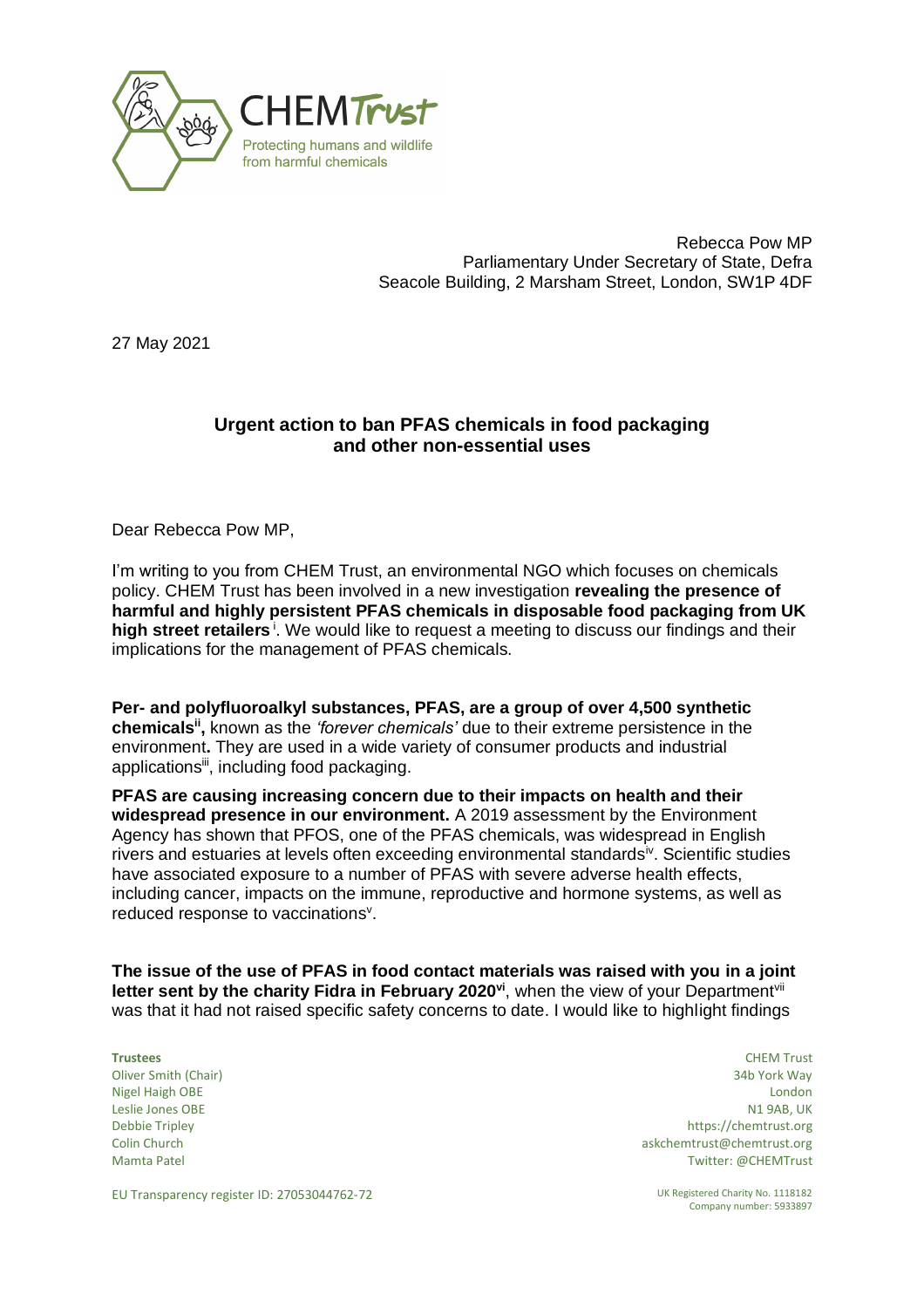from our investigation which challenge some of the assumptions you identified in your letter which informed this view:

- The view of your Department was that the food packaging industry in the UK had *"moved away from the use of fluorinated compounds in many paper and board products"*, however **our investigation showed that PFAS contamination is in fact pervasive in the paper and cardboard food packaging production**. Our investigation shows that cardboard pizza boxes unintentionally treated with PFAS chemicals had measurable levels of PFAS. This contamination is likely the consequence of their intentional use in the food packaging supply chain.
- "[fluorinated compounds] *are now predominantly used only in specialist packaging that have particular technical requirements, such as moisture or grease resistance*." Our investigation shows that paper bags acquired on the UK market in 2020 from the brands McDonald's, Pret A Manger, Greggs, the Co-op and Subways have been intentionally treated with PFAS chemicals. **Disposable packaging from big brand takeaway retailers cannot be described as "specialist"**.
- *"There are strict migratory limits for specific PFAS that have been authorised for use in food contact plastics"*, however no such limits are in place for paper and board food packaging. This highlights that **current legislation transposed from the EU is insufficient in protecting consumers and our environment from exposure to hazardous chemicals in paper and board food packaging**.

**The use of PFAS chemicals to treat high turnover, single use food packaging is highly problematic in terms of:**

- 1. **Its contribution to overall PFAS pollution in the environment and long term PFAS exposure.** PFAS can be emitted in the environment at the production<sup>viii</sup> and disposal stage<sup>ix</sup> of these products. Due to the extreme persistence of these chemicals, PFAS emitted today can still be present in the environment in several generations, impacting both human and wildlife.
- 2. **Its contribution to short term PFAS exposure.** Certain PFAS chemicals have been shown to migrate from paper and cardboard packaging into the food<sup>x</sup>. Their presence in food packaging from popular fast-food chain and restaurants is therefore a potential source of repeated direct exposure for the UK public.
- 3. **Its impact on the circular economy.** The use of PFAS chemicals in *"specialist"* food packaging has the potential to contaminate the paper and cardboard recycling chain. Representing a barrier to a clean and safe circular economy.

**Our study shows that regulation is the most effective way of ensuring that harmful chemicals are not present in consumer products, including food packaging.** In Denmark, where a ban on PFAS in food packaging has been in place since July 2020<sup>xi</sup>, french fries' bags from McDonald's are not treated with PFAS chemicals. The same item was bought in the UK at the same time and was found to be treated with PFAS chemicals. Since our investigation, McDonald's has announced its commitment to phase out all PFAS in its costumer products globally by 2025<sup>xii</sup>. While this commitment is very welcome, a clear **legal framework is necessary to accelerate the move away from the use of PFAS in food packaging and ensure a level playing field for all companies.**

The UK Government has recently announced that it has asked the Health & Safety Executive and the Environment Agency to investigate the risks of PFAS and consider how to manage them. The regulatory management option analysis – RMOA – on PFAS is very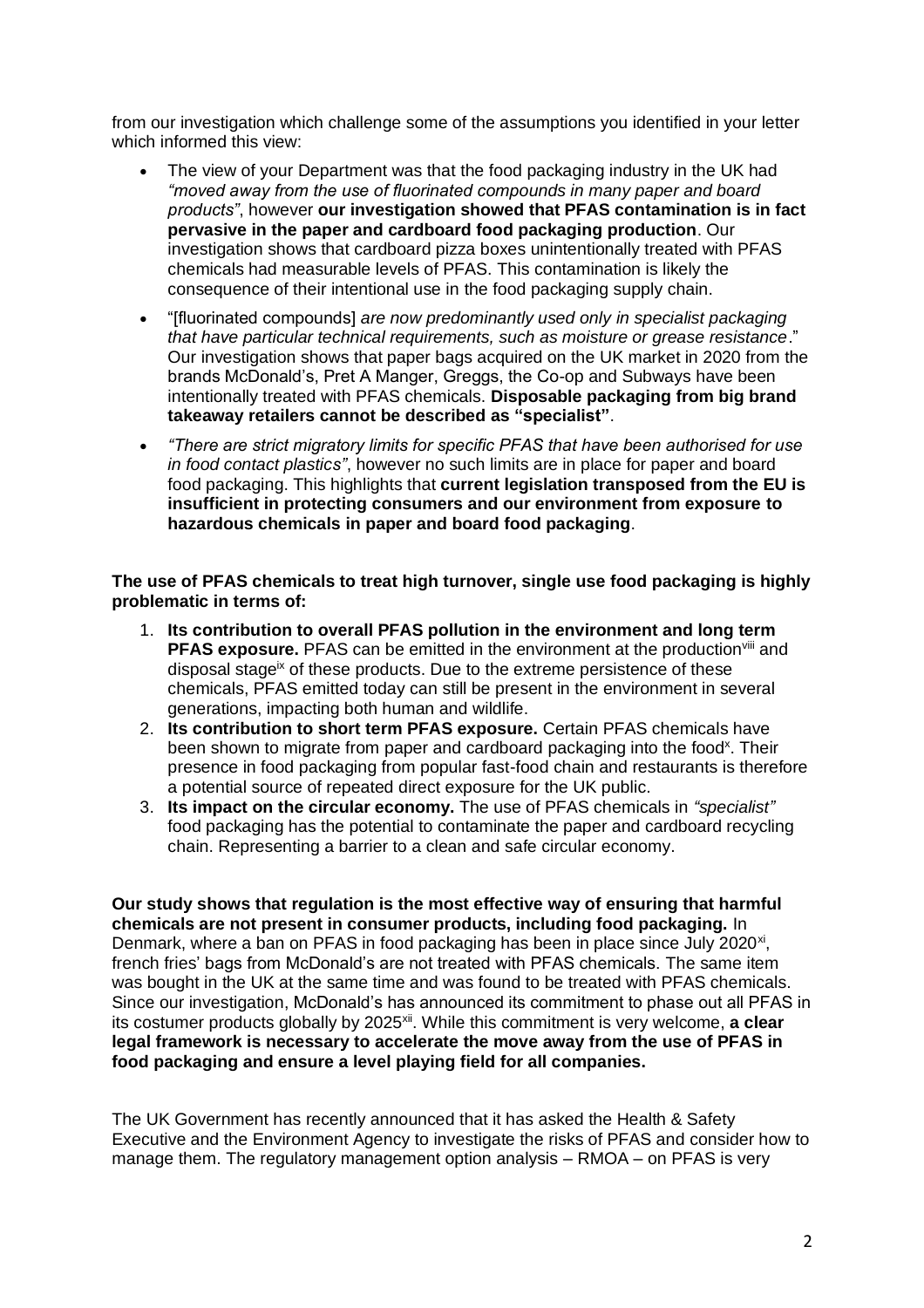welcome but falls short of the comprehensive set of actions at EU level to address the use of and contamination with PFAS, including steps towards a group restriction $x$ iii.

## **CHEM Trust urges the UK Government to:**

- **1. Ban the use of all PFAS chemicals, including fluorinated polymers, in disposable food packaging and tableware by 2022.**
- **2. Restrict the use of all PFAS chemicals, including fluorinated polymers, in all non-essential uses, including disposable food packaging and tableware by 2025.**

In our view, it is the only way to:

- Prevent emissions of all PFAS chemicals.
- Stop the accumulation of these highly persistent chemicals in the environment and our bodies.
- Protect UK citizens and wildlife from exposure to these harmful substances.

## **We would like to request an online meeting with you to present our findings and their implications for the management of PFAS chemicals.**

We thank you for considering our request and we look forward to receiving your reply.

Yours sincerely,

Para hat

Dr Anna Watson Head of Advocacy CHEM Trust

Attachment: Analysis of PFAS chemicals in takeaway food packaging from UK high street retailers. CHEM Trust, 2021. 13p.

*In view of the public interest in this matter, we intend to make this letter publicly available.*